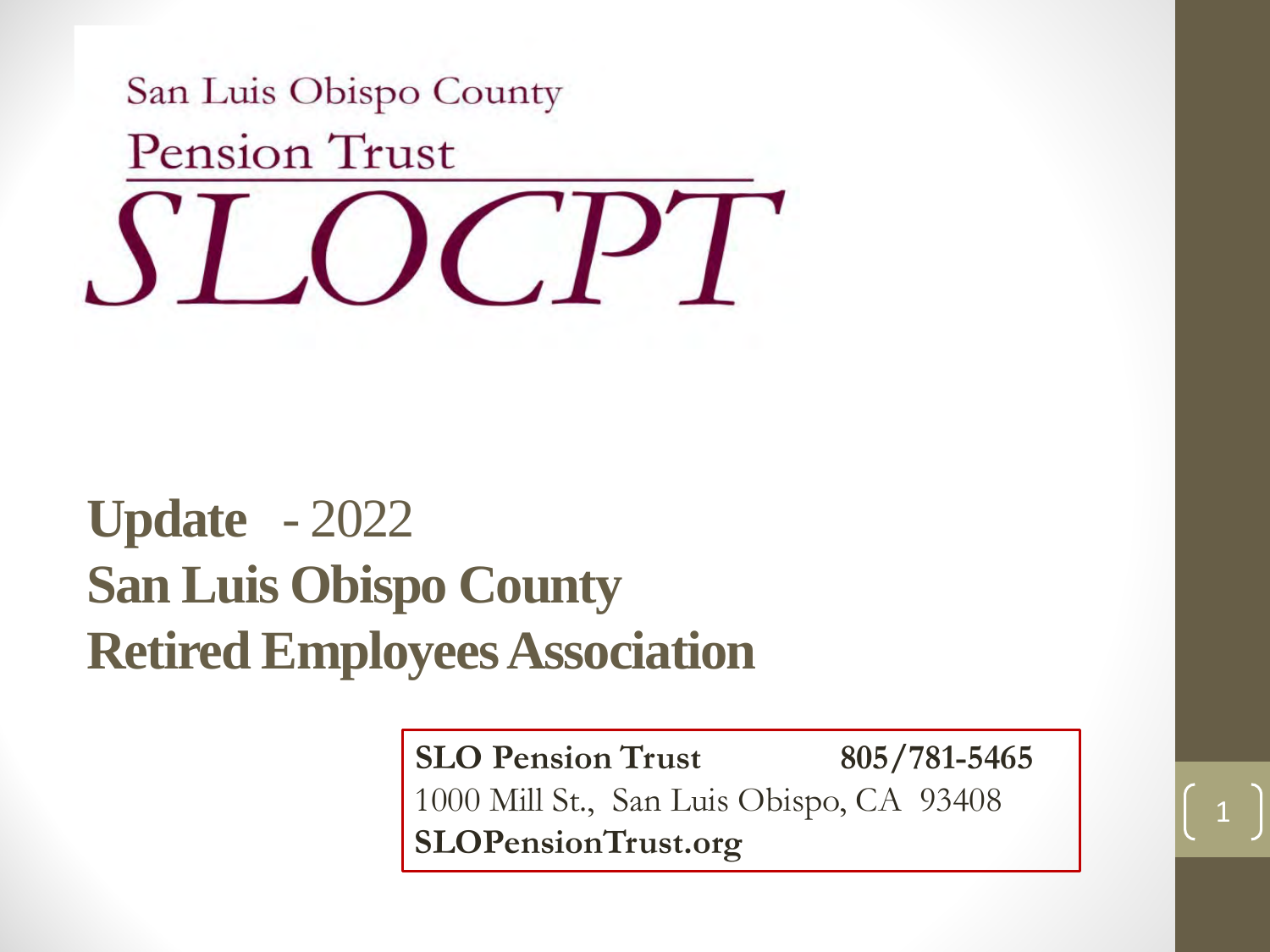# Topics

**What is the Pension Trust?**

**Membership data**

**Retiree COLA**

**Pension Funding**

**Investments**

**Board of Trustees**

**Miscellaneous topics**

**What happens when a retiree dies**

**Retiree healthcare**

**Tax withholding**

**Contacting the Pension Trust**

**Using the Member portal**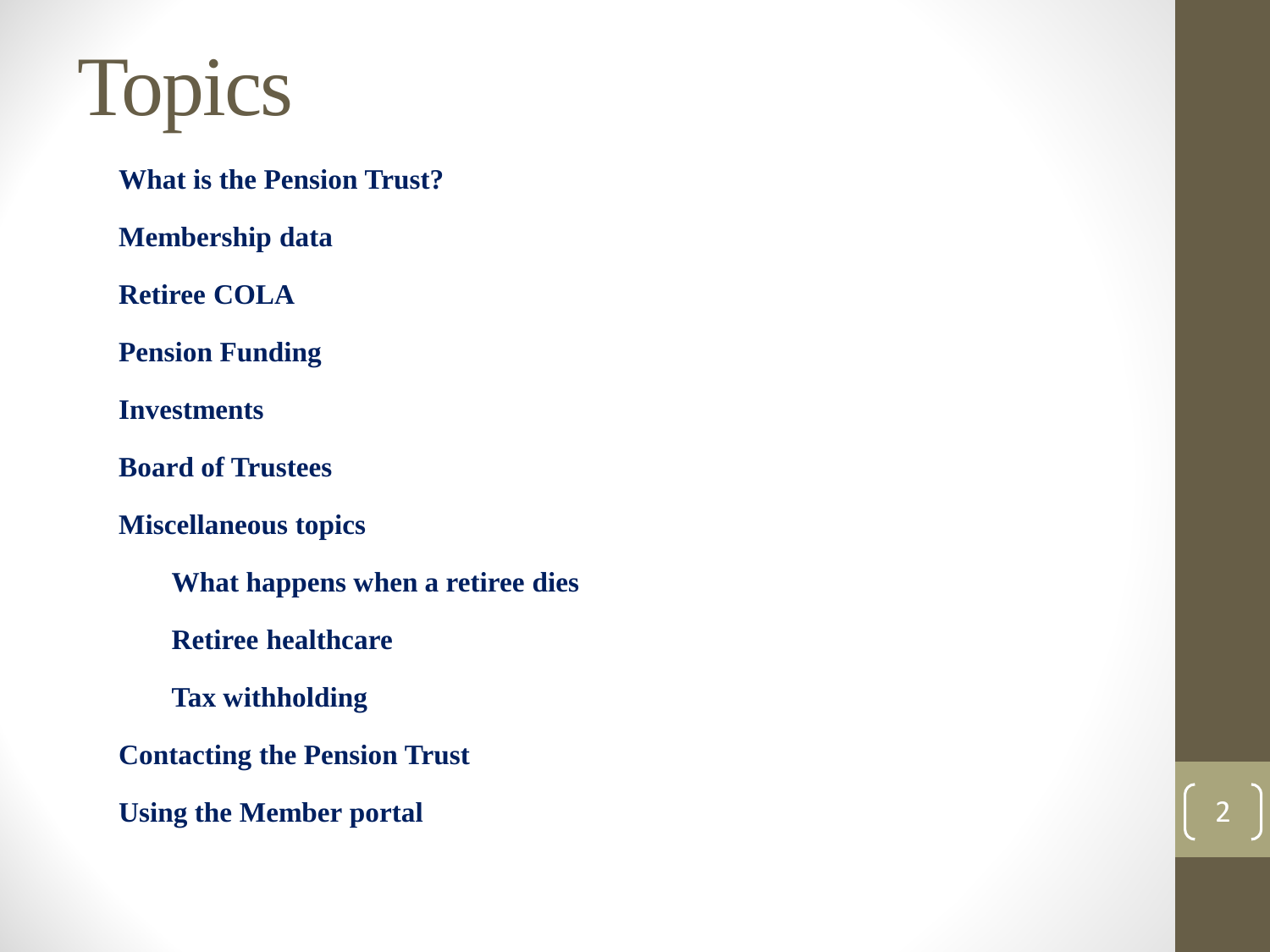## The Pension Trust

#### **SLOCPT is a "Trust" – Independent entity administering the SLO County Retirement Plan**

**Members & Retirees** at January 1st **2021 = 6,390 2022 = 6,553**

**Total Assets = \$1.71 billion at 12/31/21**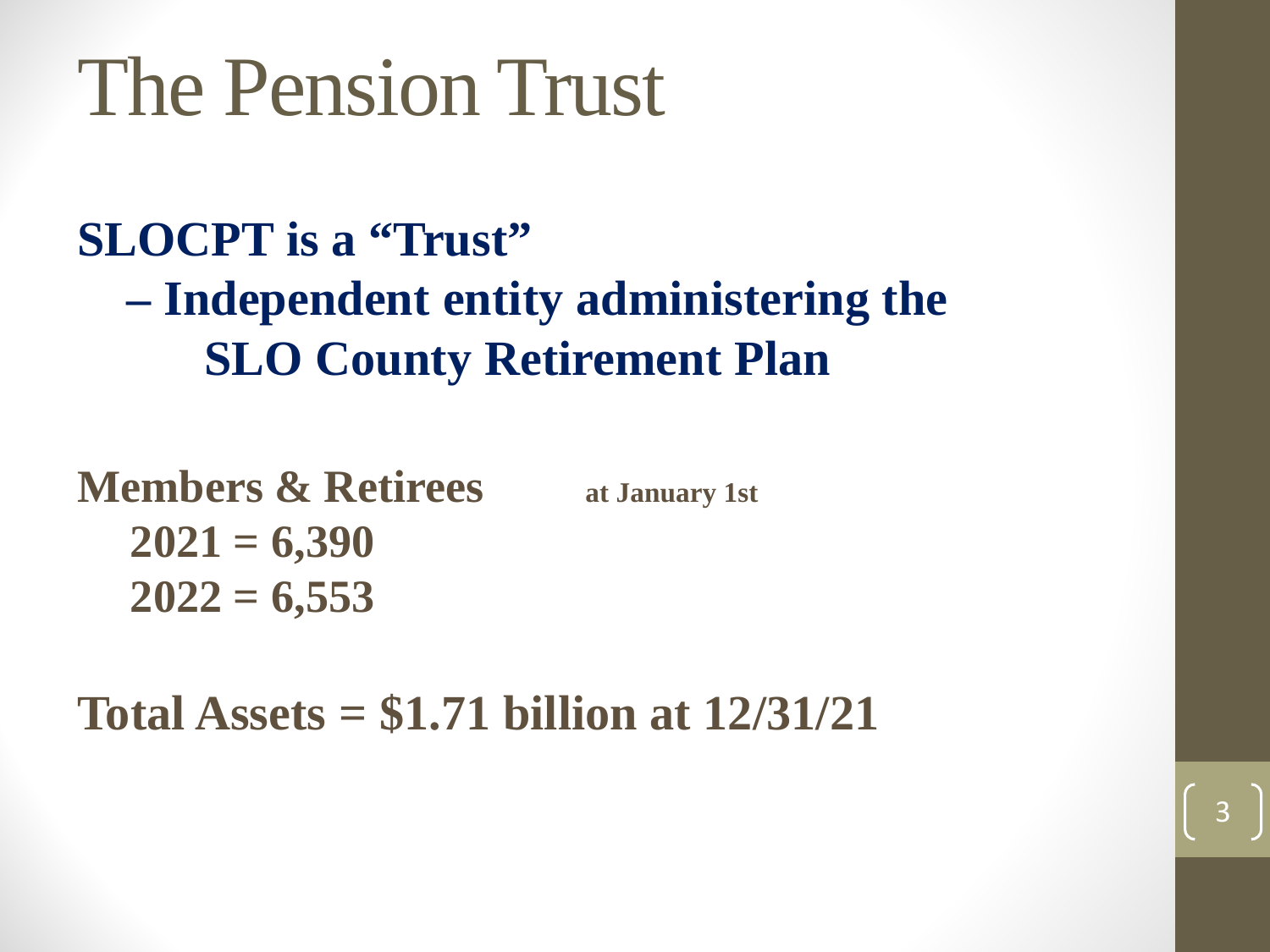## Pension Trust Membership

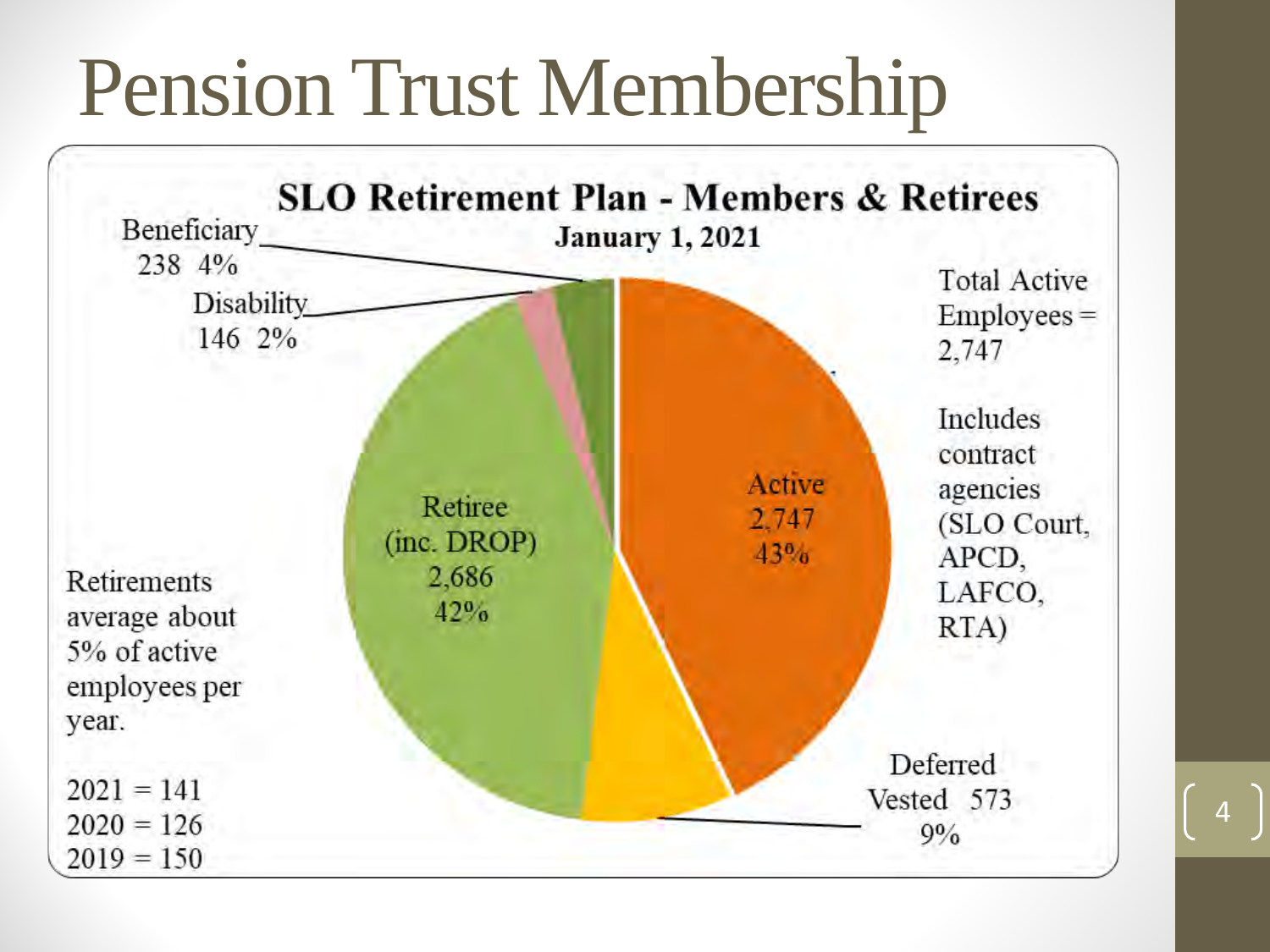# Pension Trust Membership

#### **Active Employees (at 12/31/21)**

- **2,360 Miscellaneous =** 85%
	- **114 Probation =** 4%
	- **302 Safety =** 11%

Tier  $1 = 881 = 32\%$  (pre 2010 hires) Tier  $2 = 289 = 10\%$  (2010-2012 hires + reciprocal) Tier  $3 = 1,606 = 58\%$  (post 2012 hires)

**Avg. Active member pay approx. = \$80,700/yr**

**Retiree Payroll: \$9.8 million/mth - \$117 million/year** Avg. Retiree Benefit approx.  $= $38,000/yr$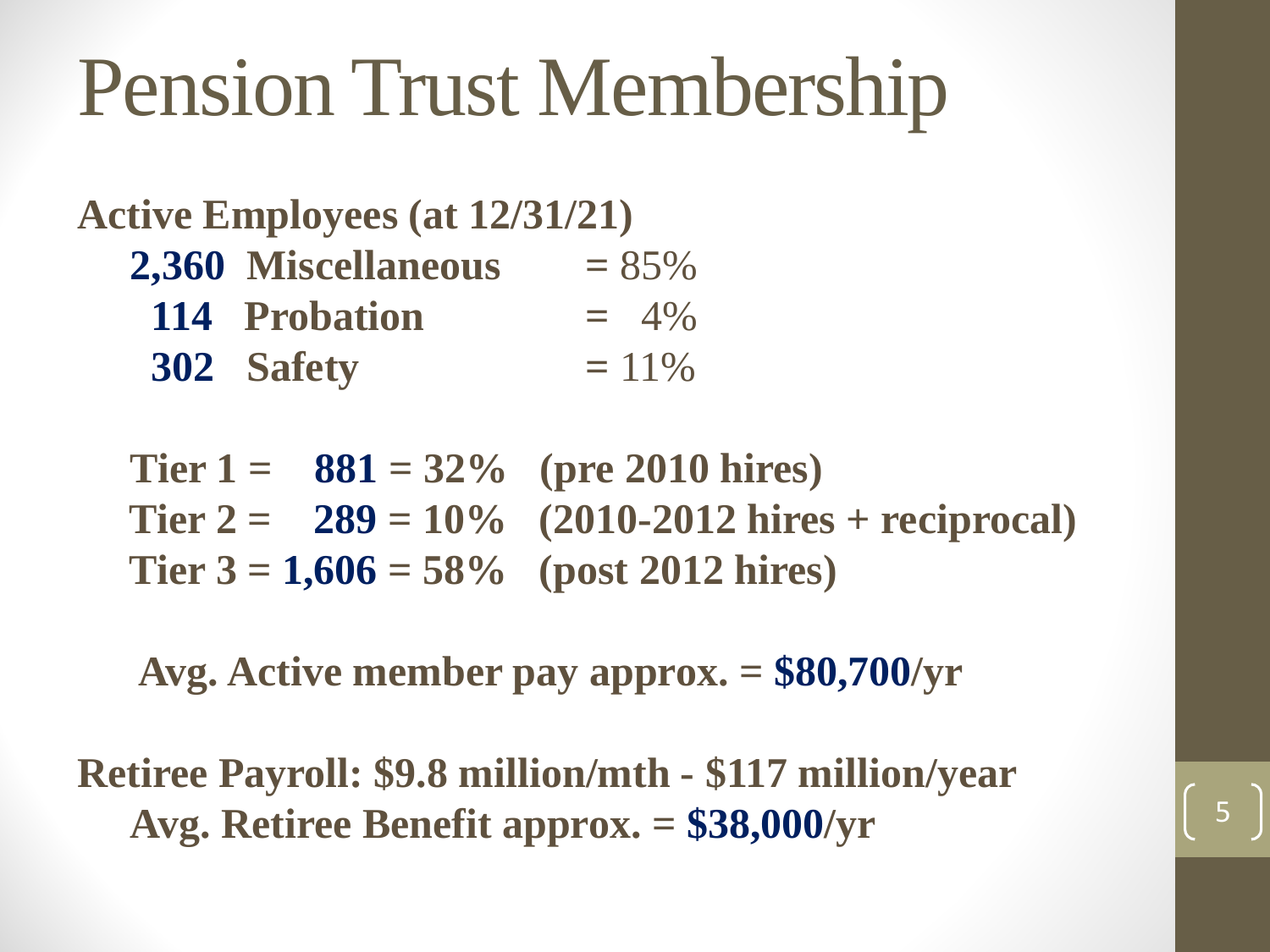## SLOCPT – Retiree COLA

- Retirement Plan includes Retiree COLA
	- **CPI** based Avg. of LA and SF, across 2 years
	- April 1<sup>st</sup> of each year (if retired on or before Jan. 1<sup>st</sup>)
	- Tier 1 = maximum up to  $3.00\%$ /year
		- Plus "COLA Bank" carryover of prior years CPI > 3%

6

• Tier 2 & 3 = maximum up to 2.00%/year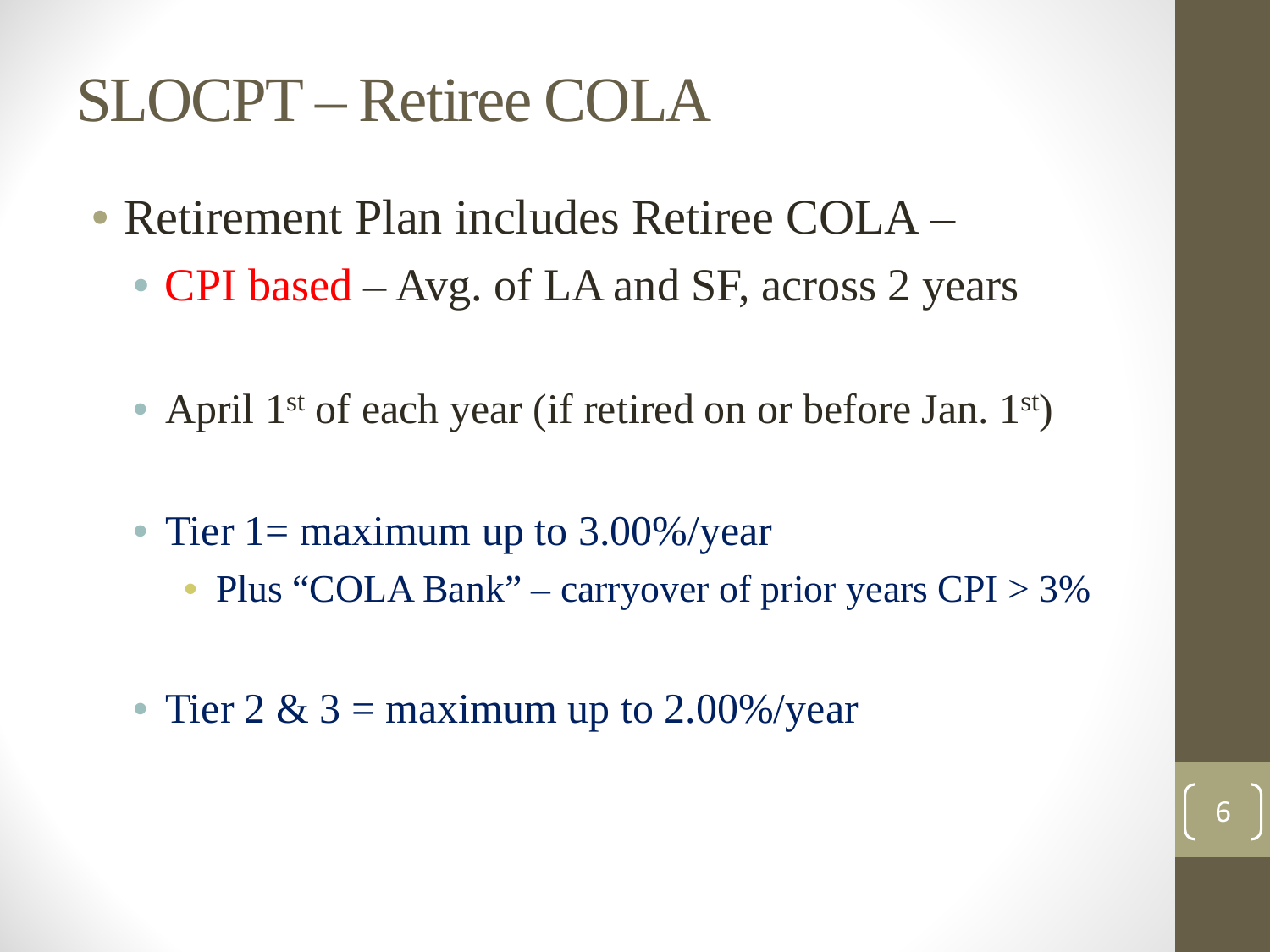## Retiree COLA – 2022 – CPI Data

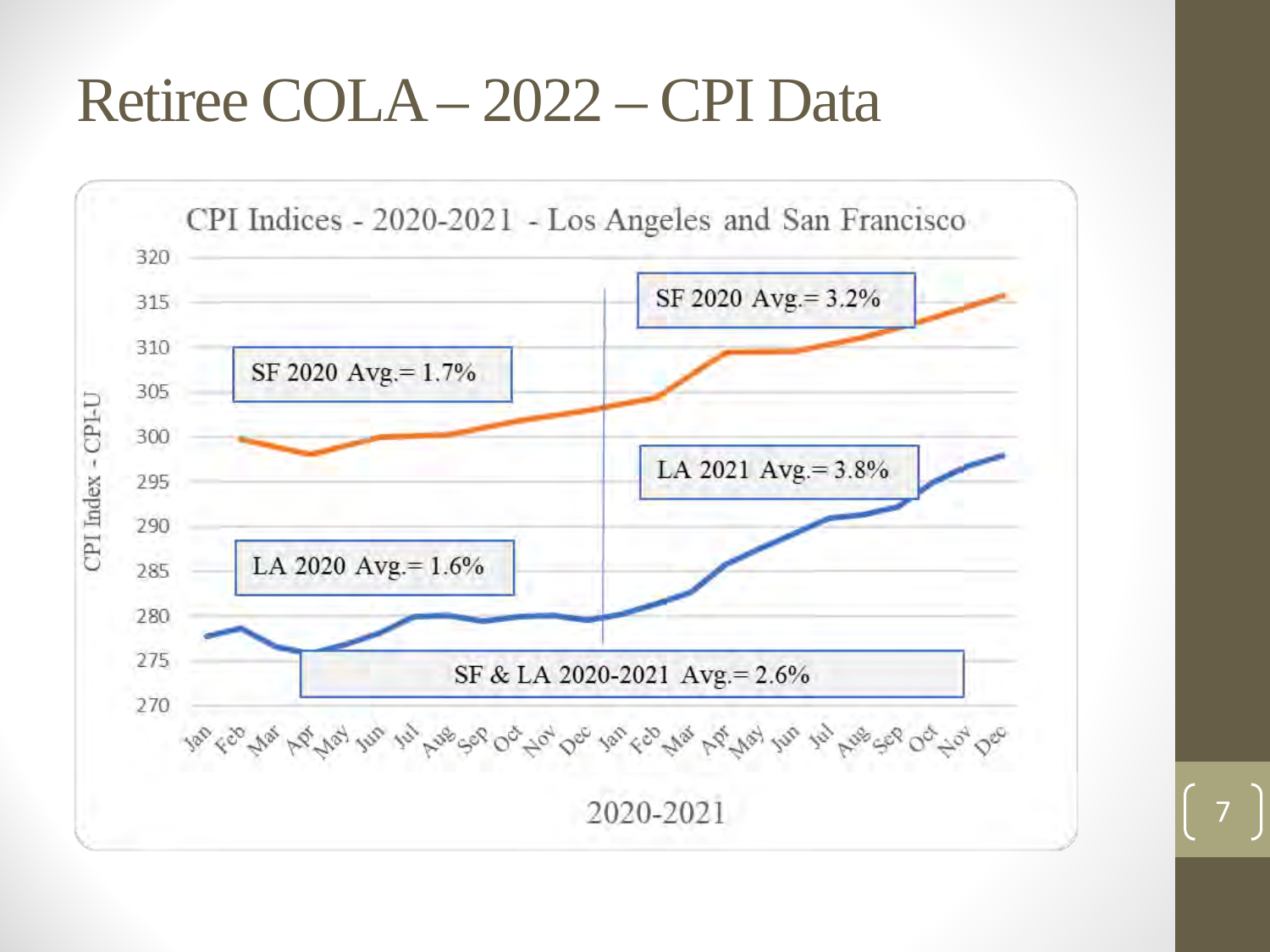### Retiree COLA – 2022

- Tier 1 2022 COLA =  $+2.6\%$  + COLA Bank
	- If Prior years' CPI inflation > 3.0% -
		- applies in future if CPI <  $3.0\%$
- Tier 1 COLA + COLA Bank from prior years
	- Retired 2019 2021  $= 2.6\%$
	- Retired 1981 2018 = 2.9% (most retirees)
	- Retired 1980 or earlier  $= 3.0\%$  (maximum)
- Tiers  $2 \& 3 \ 2022 \textrm{COLA} = 2.0\%$  (Tier  $2 \& 3$  maximum)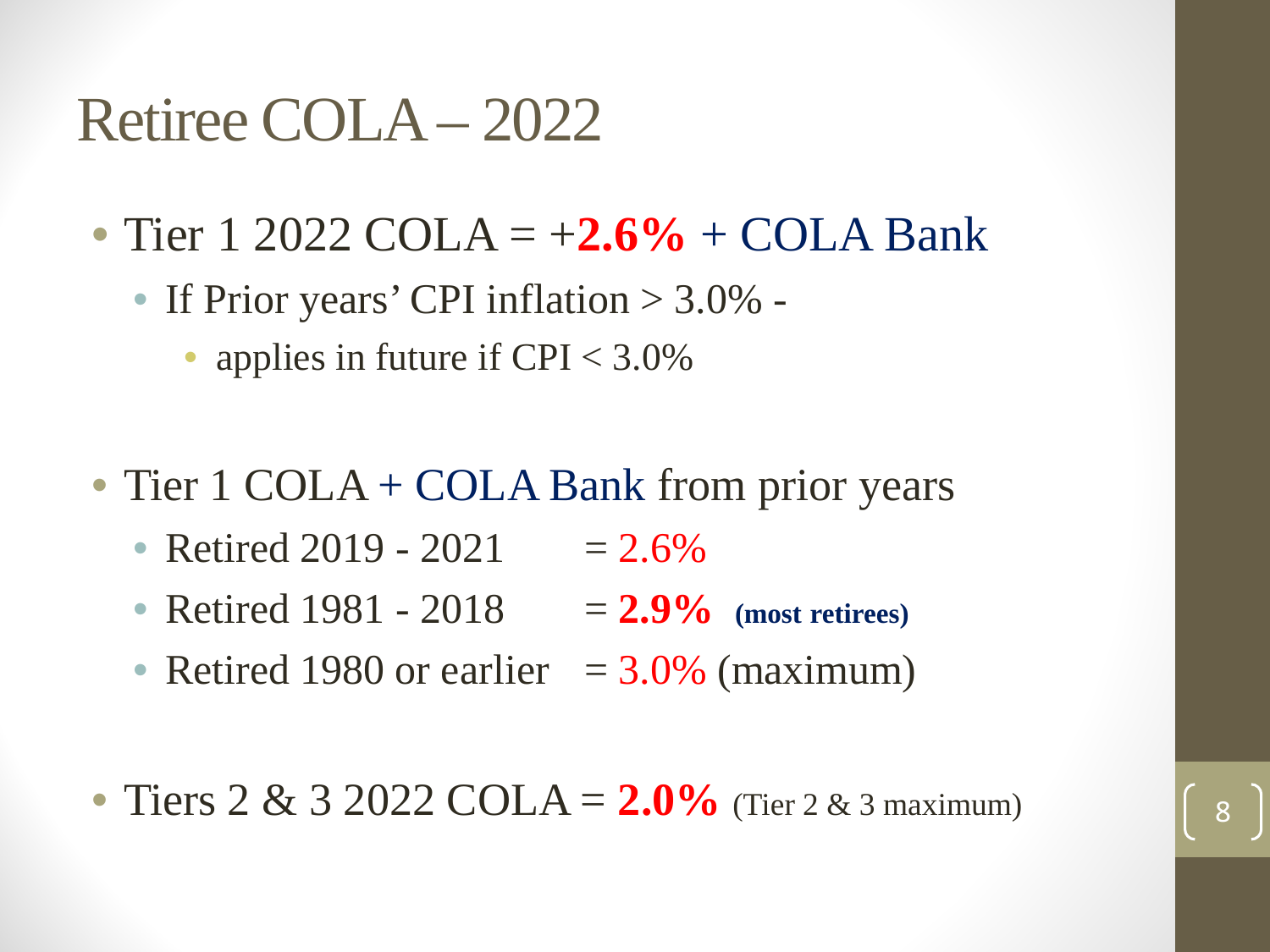### Retiree COLA – Future

- Future COLAs depend on CPI inflation
	- Can be positive or negative
- 2023 COLA likely higher possibly the 3% max.
	- 2022:  $LA = ?$ ?  $SF = ?$ ?
	- 2021: LA =  $3.8\%$  SF =  $3.2\%$
- Current CPI Inflation above 7%
	- Expected to moderate over 2022-2024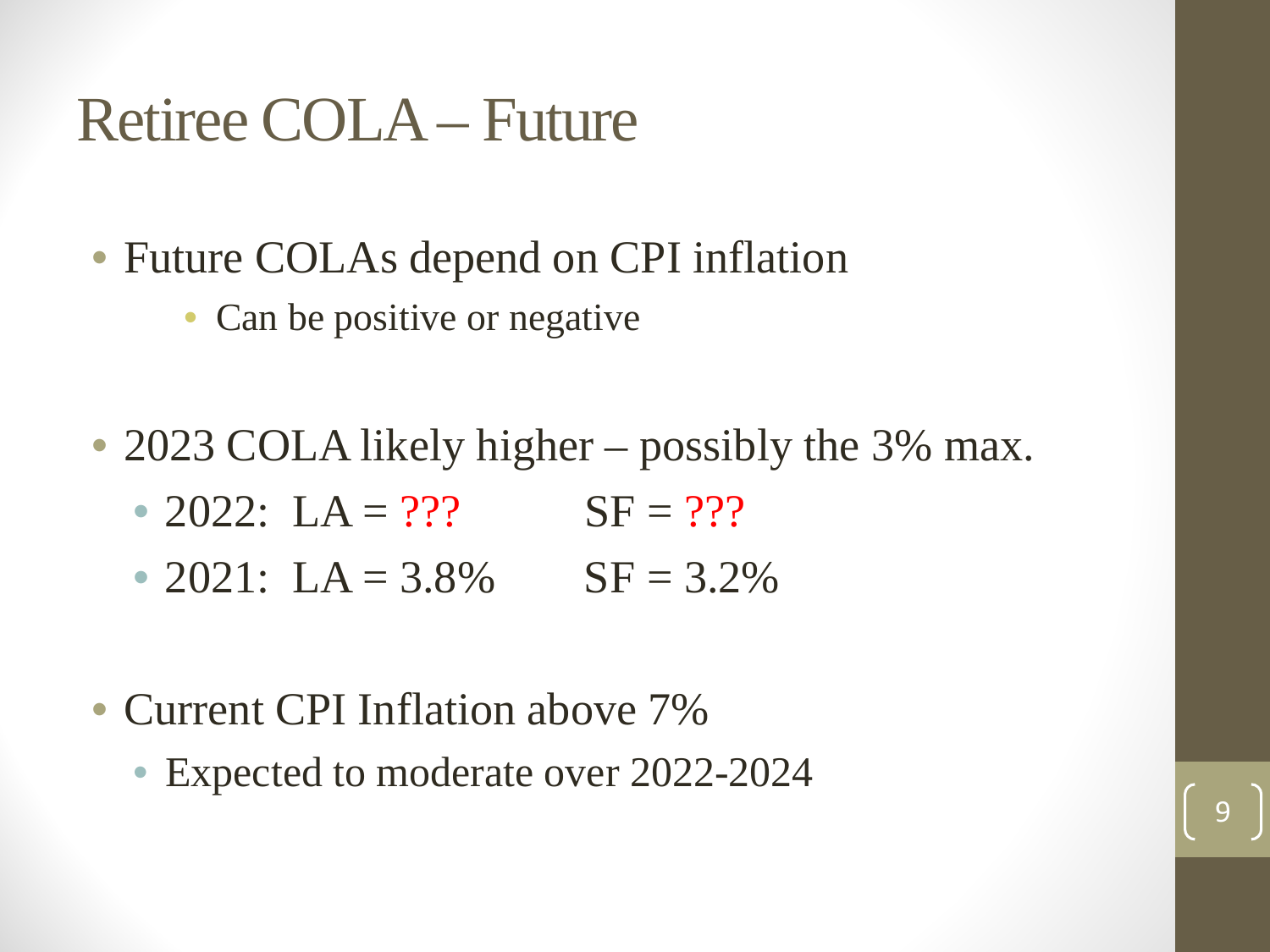#### How Pensions are Funded

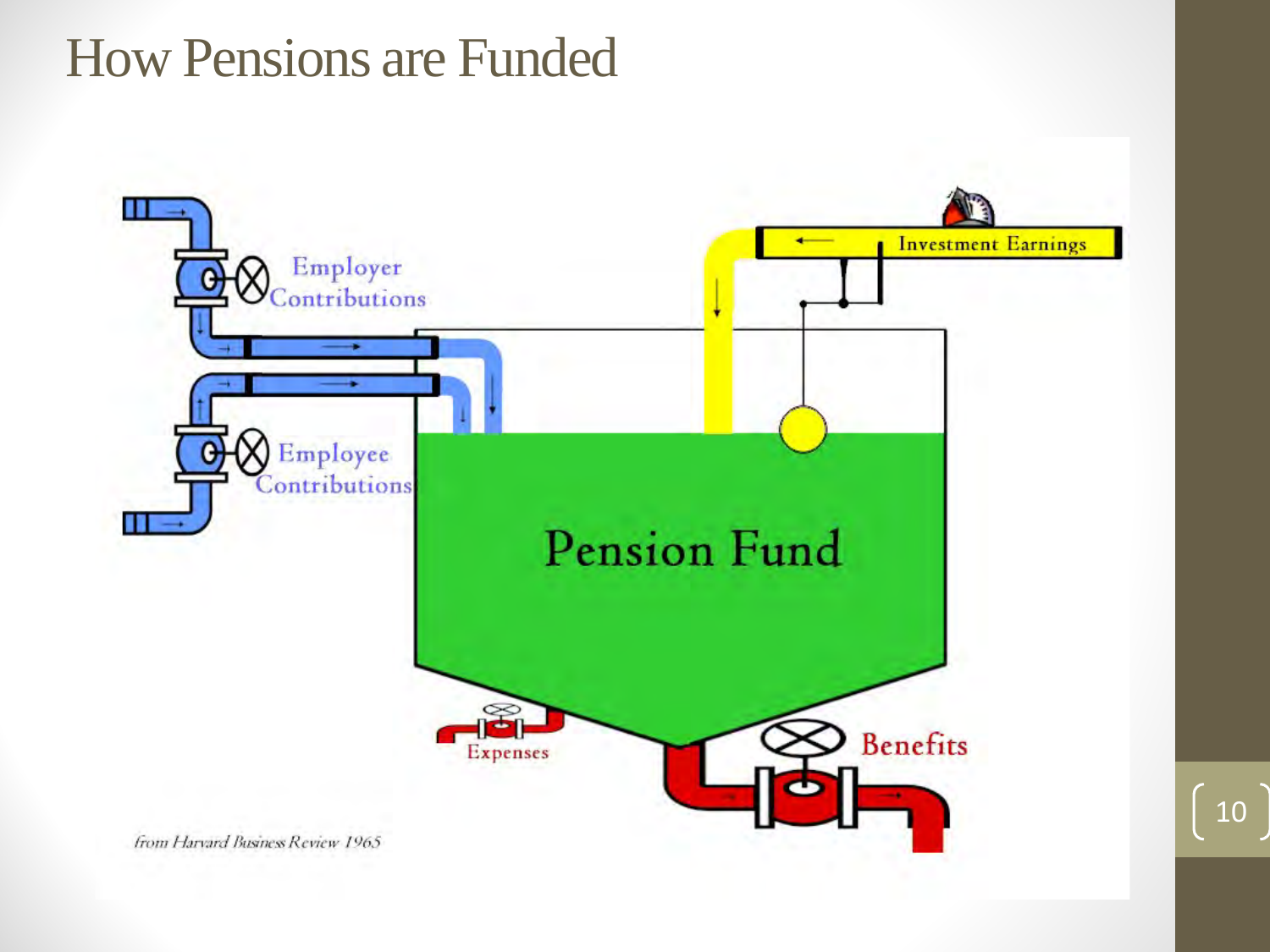SLO Actuarial Status - 2020 *2021 Actuarial Valuation – 12/31/20 data* 

Actuarial Accrued Liability (AAL) \$ 2,313 million at **6.75% discount rate**

Actuarial Value of Assets (AVA) \$ 1,506 million Market Value of Assets (MVA) \$ 1,566 million

Unfunded Actuarial Accrued Liab. (UAAL) \$ 807 million

Funded Ratio - Liabilities vs. AVA 65.1% Funded Ratio - Liabilities vs. MVA 67.7%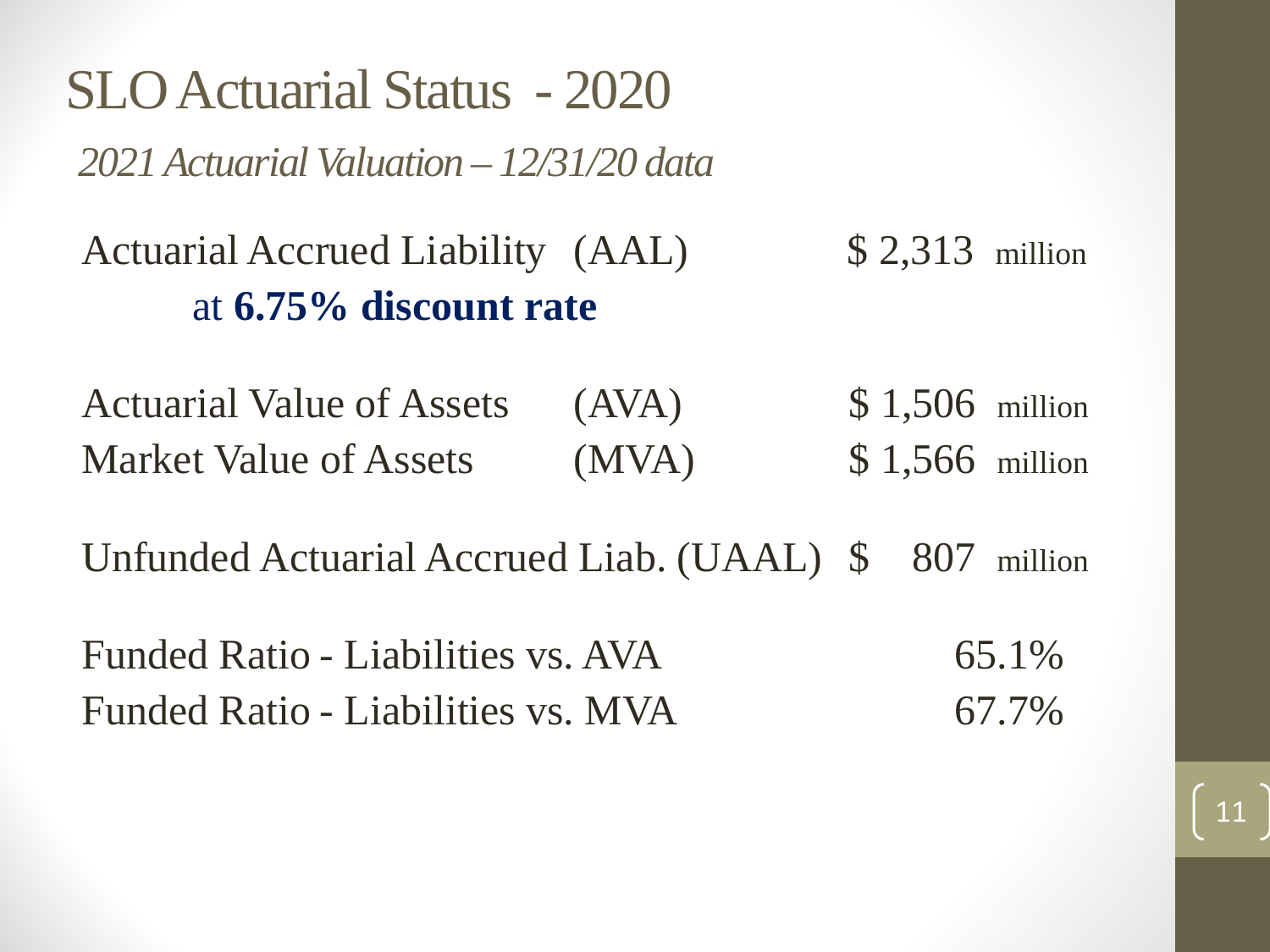# Pension Funding

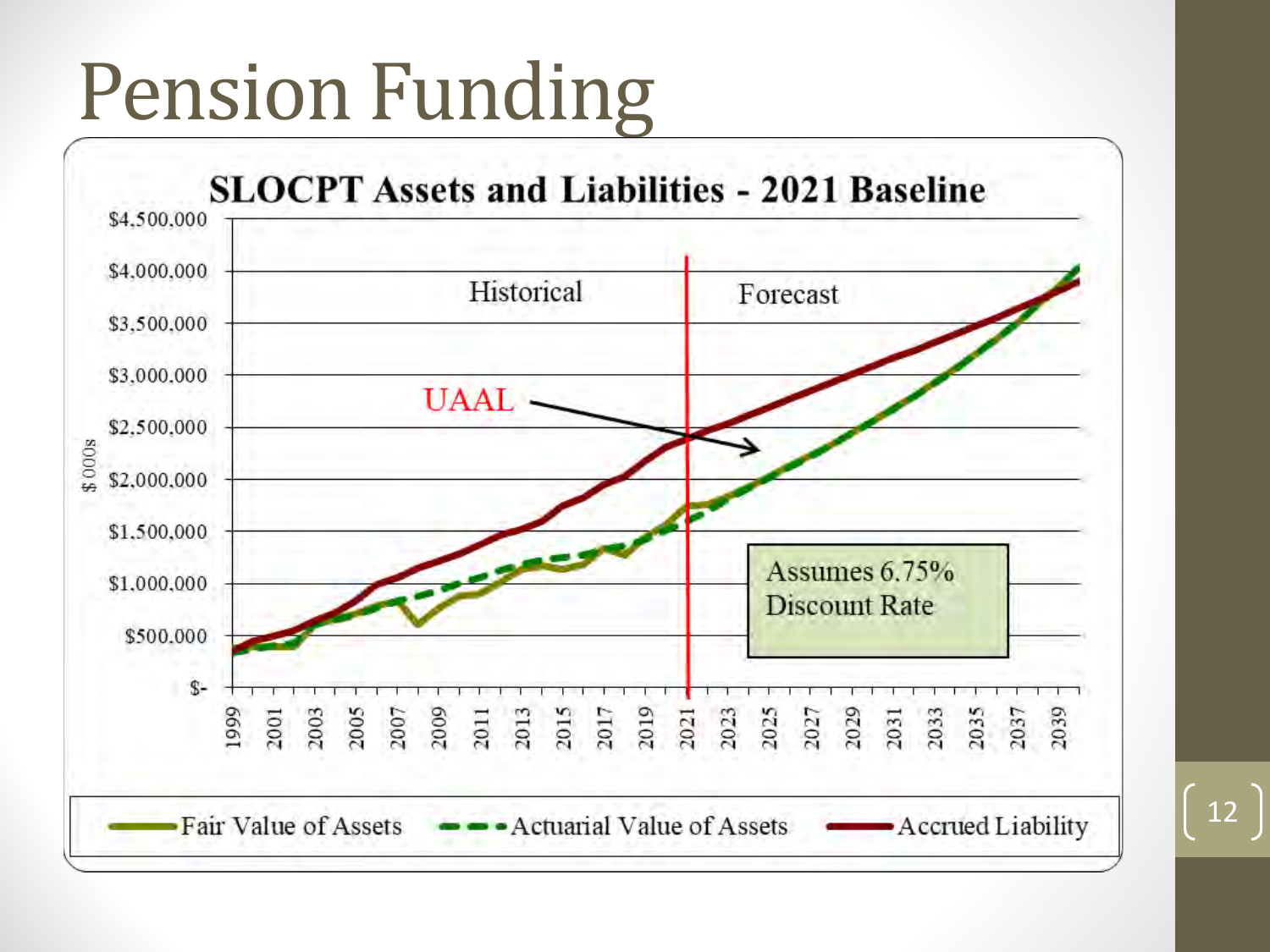## Earnings Assumption / Discount Rate

- Assumed Rate of Future Investment Earnings
	- Controversial and sensitive variable in Actuarial Valuation
	- The Discount Rate used to calculate future liabilities
	- **Lower Earnings Assumptions –**
		- **More conservative**
		- **Increase Liabilities, decrease Funded Ratio, increase Contributions**
- SLOCPT Earnings Assumption = 6.75% in 2021
	- 6.875% in 2020
	- 7.000% in 2018 2019
	- 7.125% in 2016 2017
	- 7.250\% in 2013 2015
	- 7.750% in 2012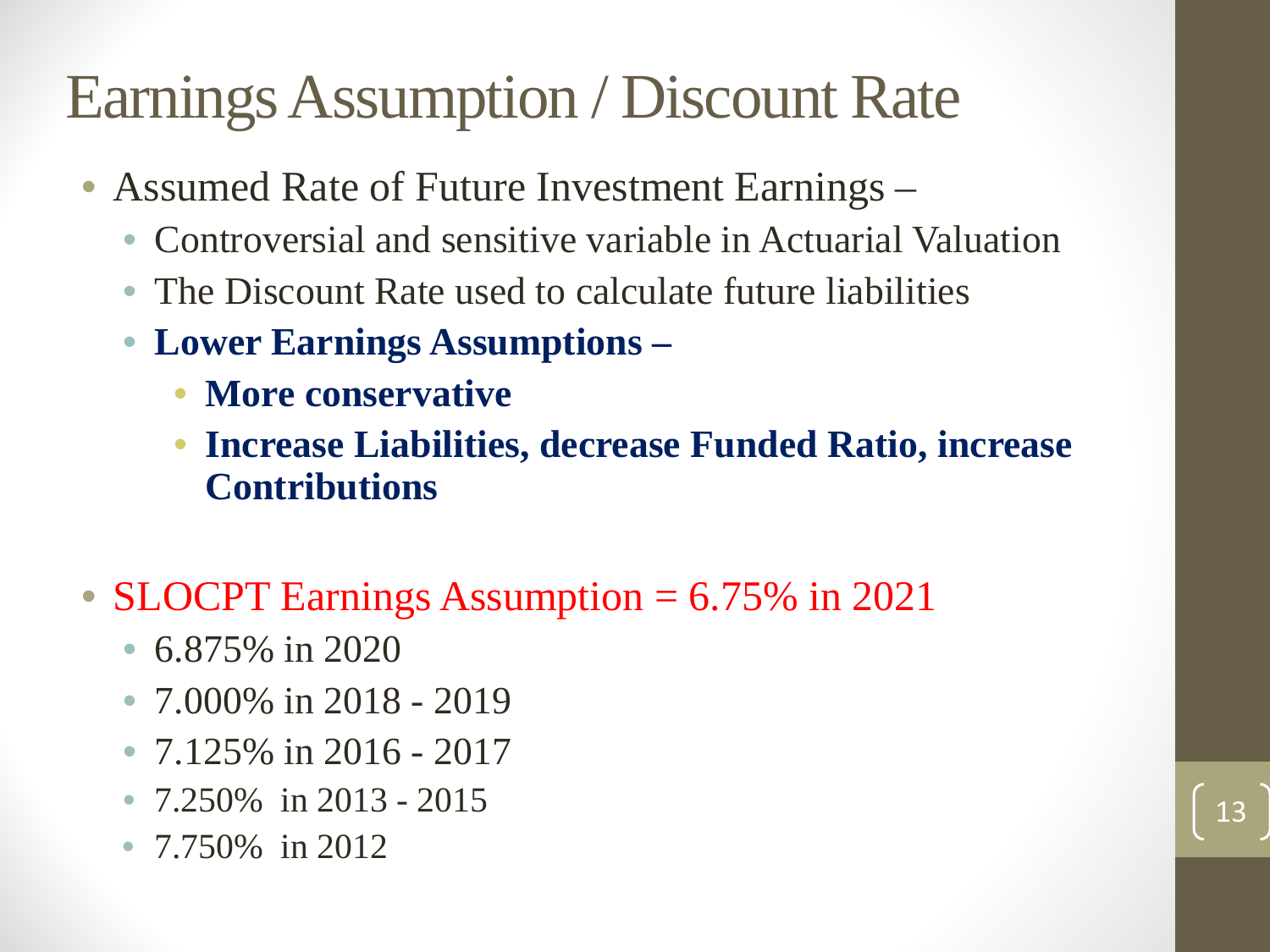## SLOCPT – Investments – Returns

![](_page_13_Figure_1.jpeg)

**to 12/31/21** 1 year 5 Years 10 Years 15 Years 14 SLOCPT 15.2% 10.4% 8.9% 6.5%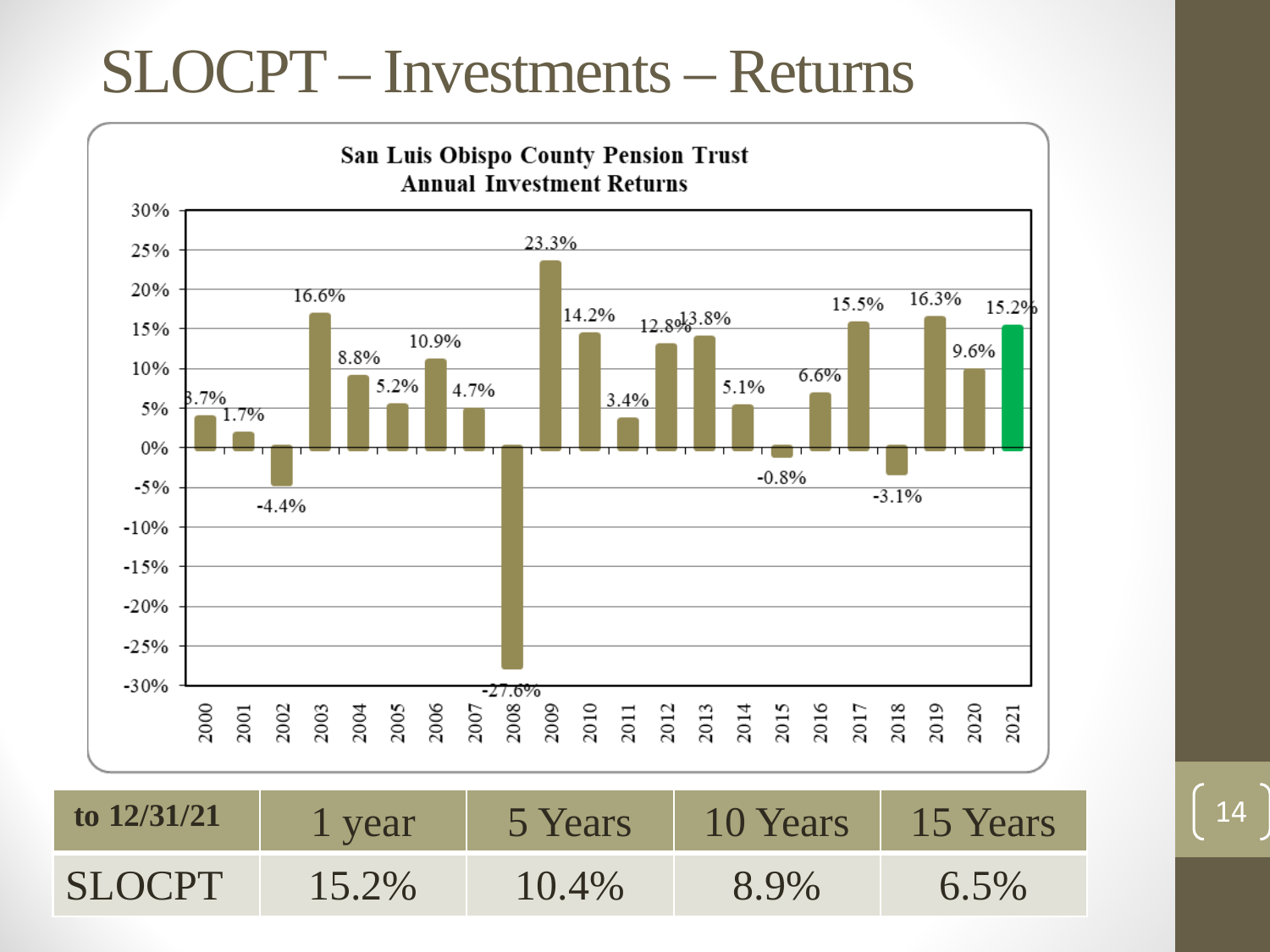#### SLOCPT – Investment Policy

![](_page_14_Figure_1.jpeg)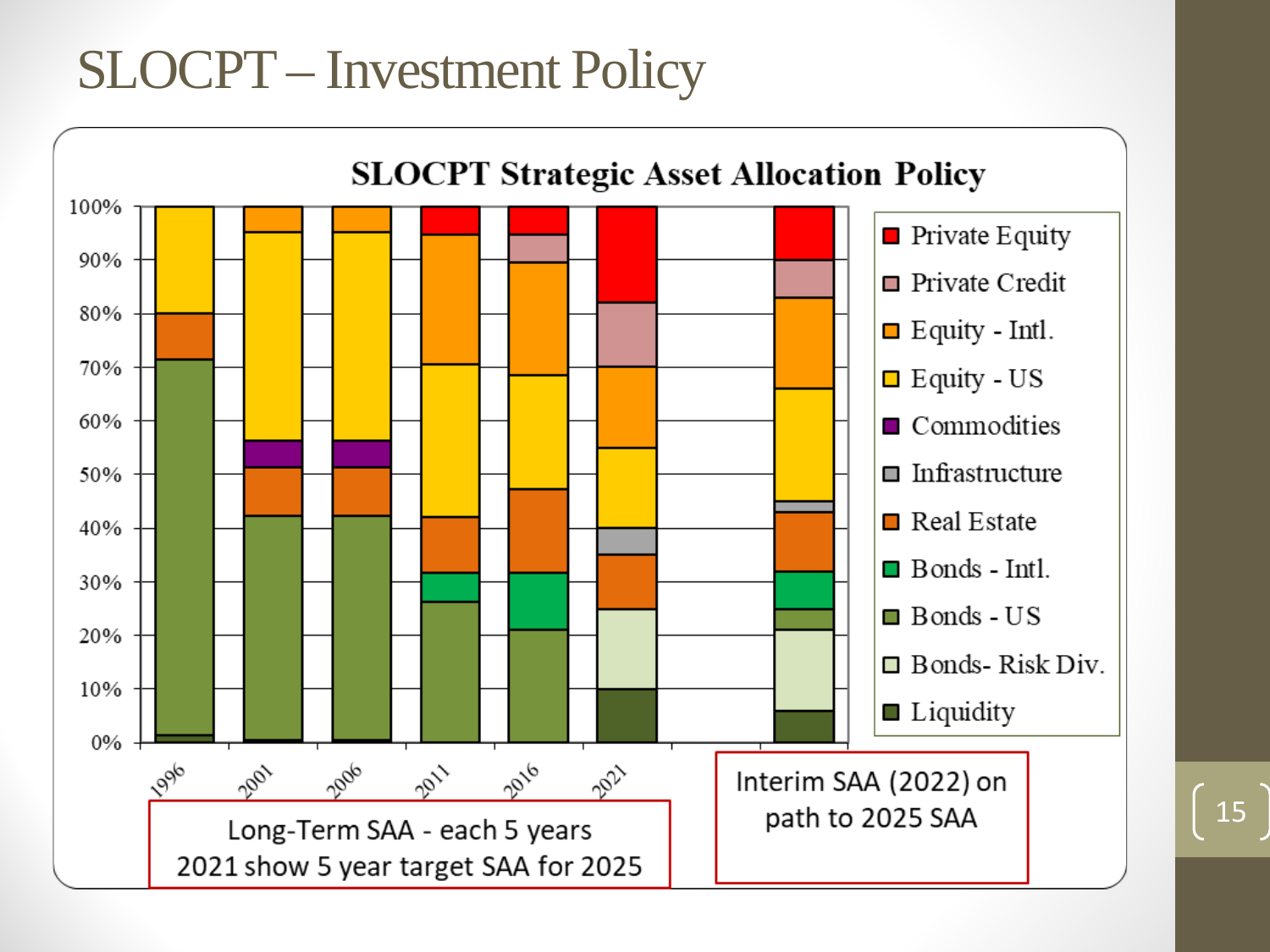## Investment Policy – 2020 Revisions

- 10% **Liquidity** short-term investments • Fund 1-2 years of gross retirement benefits
- 15% **Risk Diversifying** "anchor to windward" • Treasury Bonds/TIPS – for stability in a crisis

- 75% **Growth** long-term investments
	- 30% Stocks U.S. and International
	- 10% Real Estate
	- 5% Infrastructure
	- 18% Private Equity
	- 12% Private Credit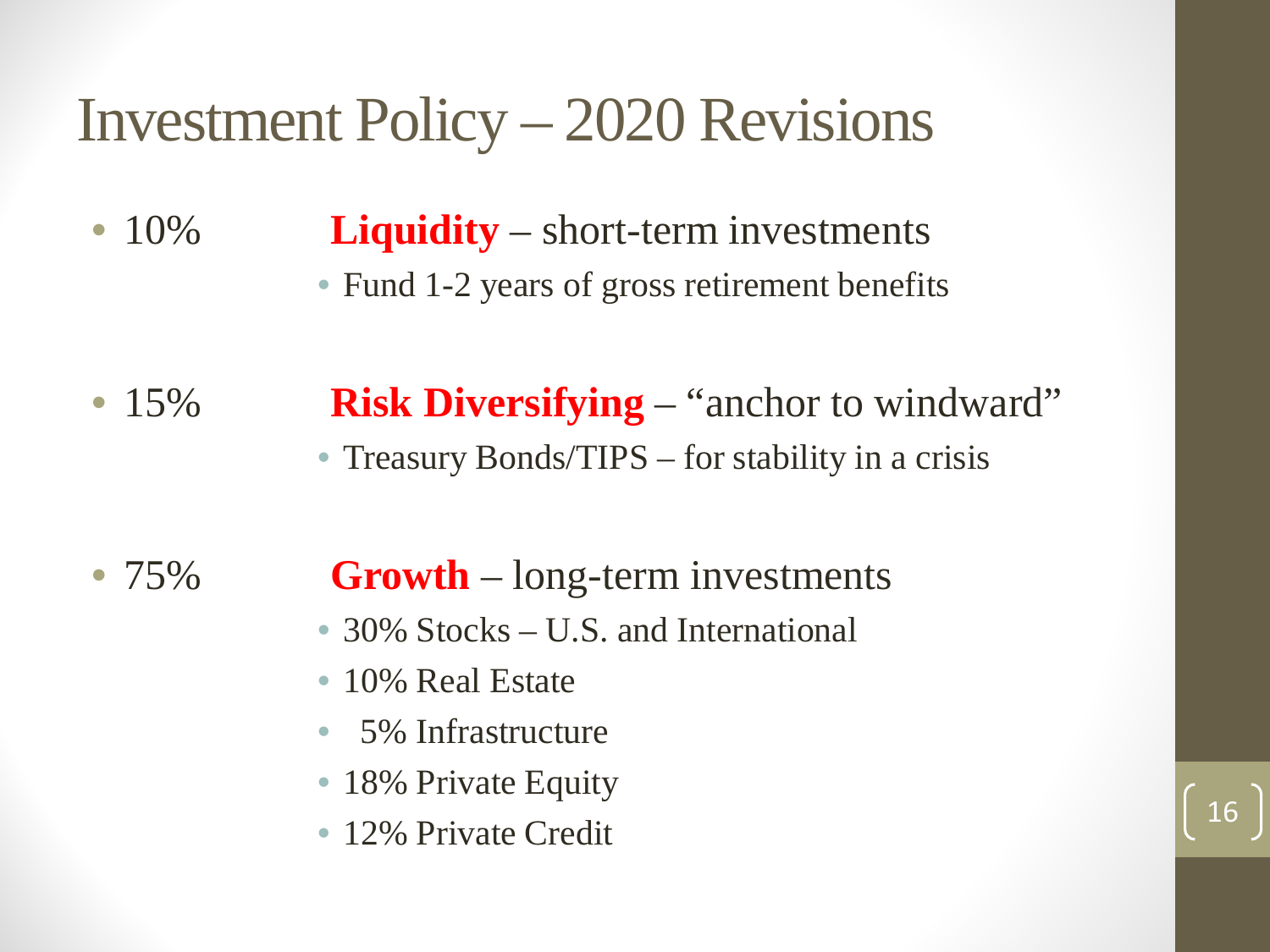## SLOCPT – Governance

- 7 member Board of Trustees
	- 3 Appointed by County Board of Supervisors
		- Jeff Hamm (retired), Gere Sibbach (retired), Lisa Howe
	- 3 Elected by Employees
		- 3 year staggered terms
		- Taylor Dacus, Michelle Shoresman, David Grim
	- 1 County Treasurer as ex officio Trustee
		- Jim Hamilton

#### • All Trustees serve "At Large"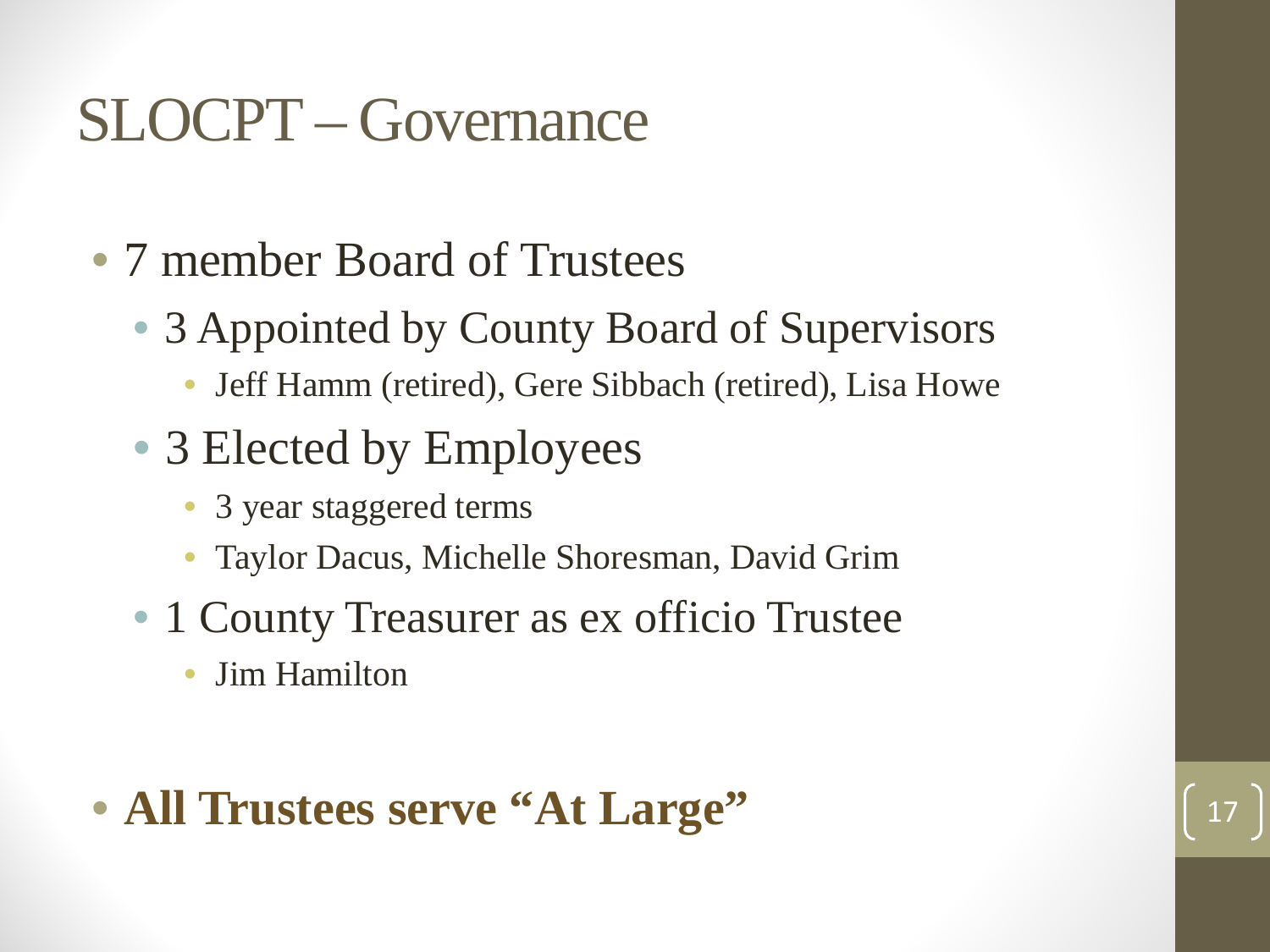## Board of Trustees Meetings

### • **Back to In-Person meetings**

- $4<sup>th</sup>$  Monday of the month 9:30 am
- 8 months/year
- In-Person at Board of Supervisors chambers
- Hybrid meeting format with public or guest speakers able to attend virtually

- Zoom link included in meeting agenda
- See [www.SLOPensionTrust.org](http://www.slopensiontrust.org/)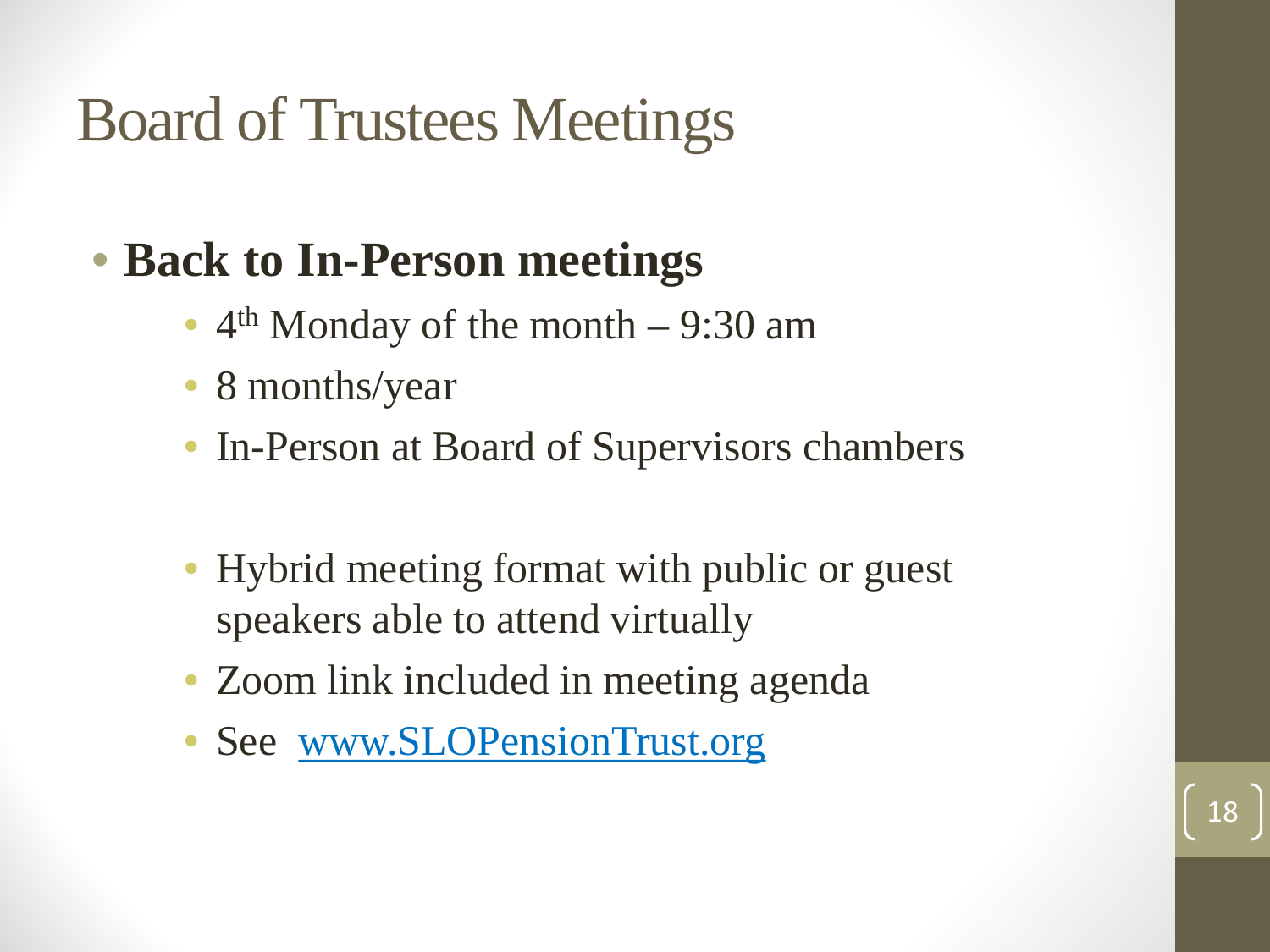## SLOCPT – Operations during Covid

• **SLOCPT stayed fully staffed and operating** Retiree payroll unaffected Operations as normal Work From Home staff on rotation

- **In-person services**  January 2022 and beyond
	- Okay at current level of threat
	- Remote meetings preferable phone, videoconference
	- Document drop-off at PT office always available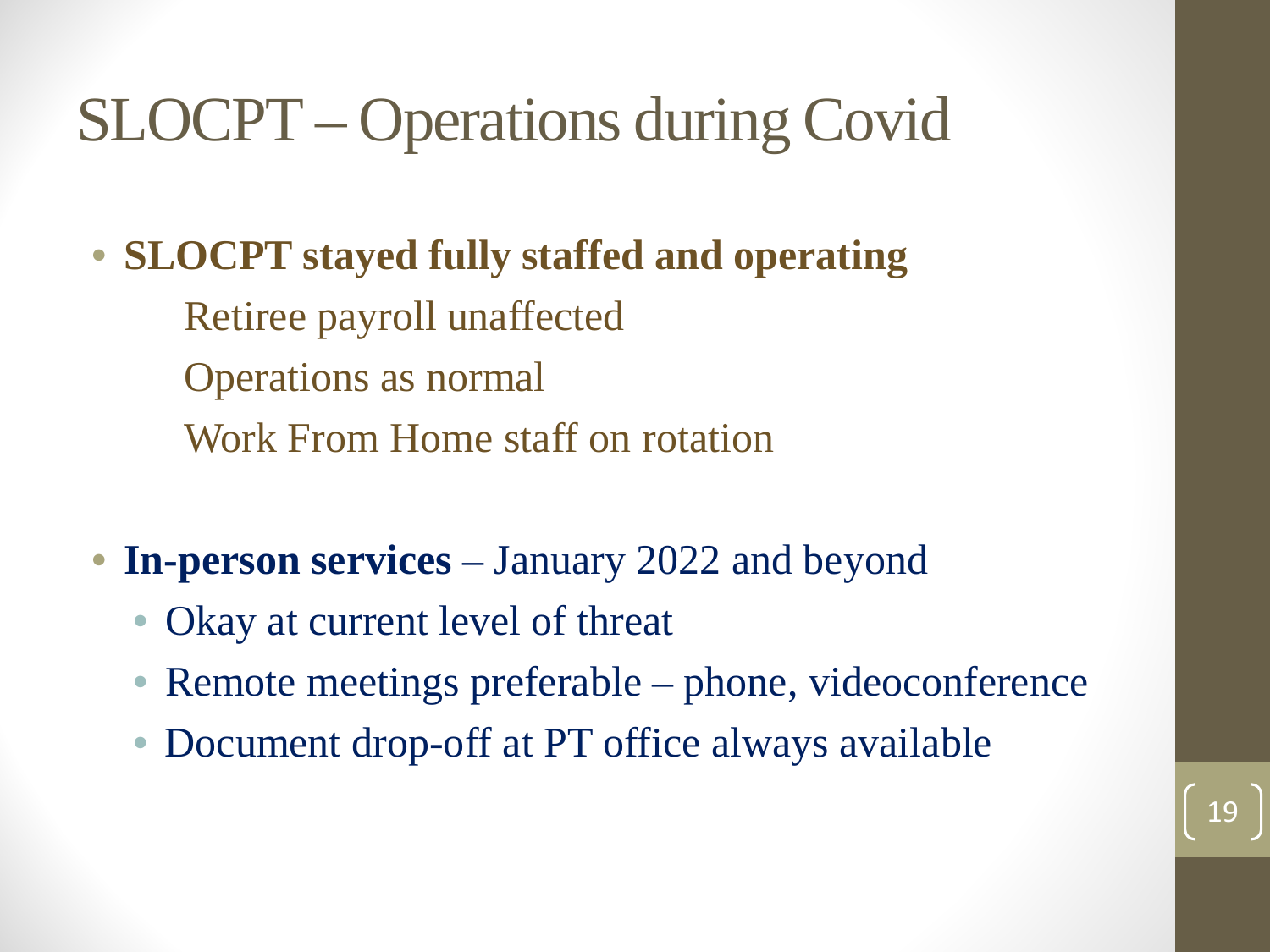## What happens when a Retiree dies?

- SLOCPT notified by death reporting service
	- Nationwide gaps in death reporting
	- Please instruct your executor or Trustee to call the SLOCPT
- Benefits are paid in advance
	- ACH retraction of last payment may be necessary
- **Continuance benefits to Surviving Spouse or Registered Domestic Partner**
- Lump sum death benefits
	- Normally, \$1,000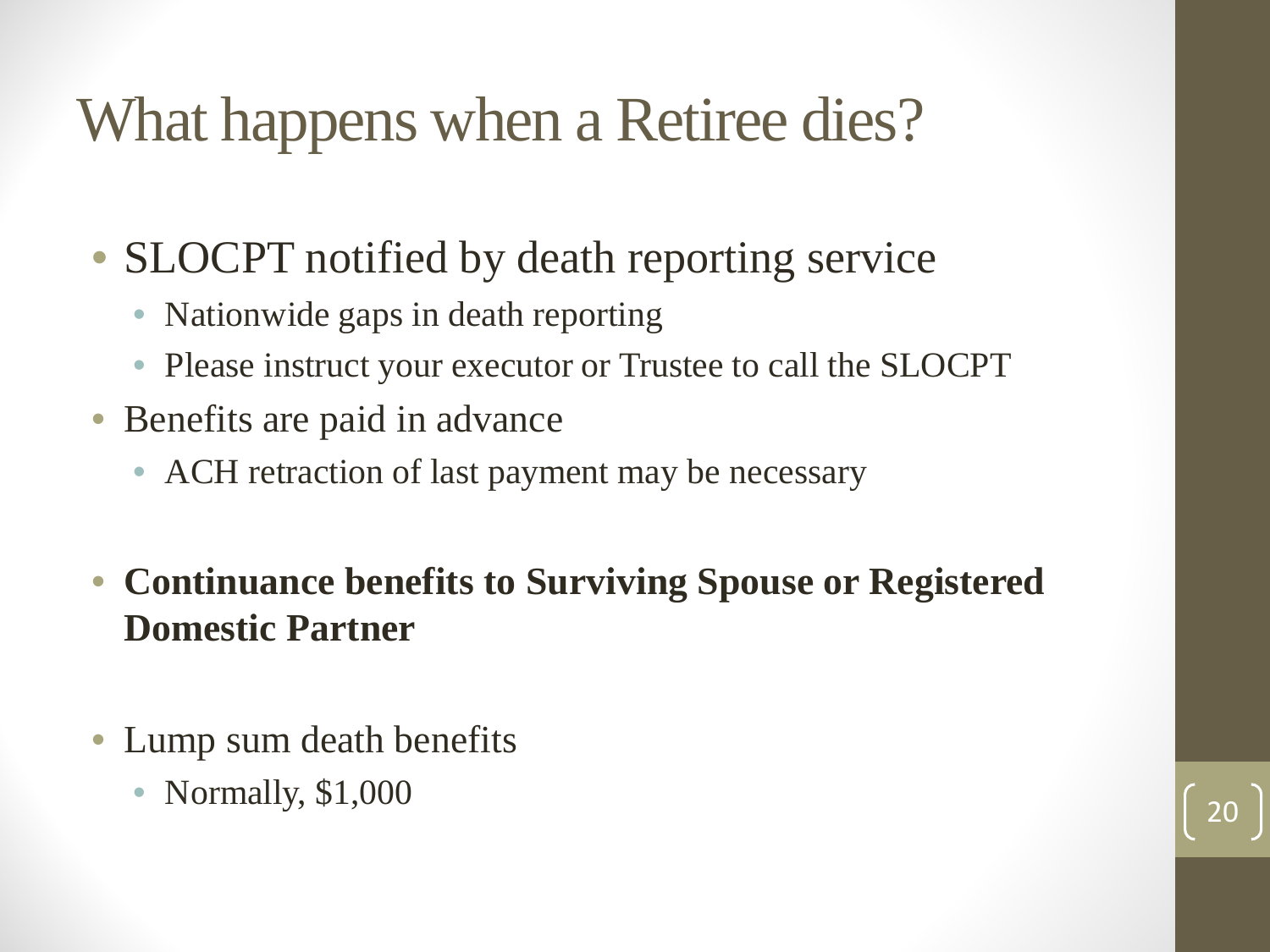### Retiree Healthcare

- Retiree Healthcare through Employer Plans
	- Most County retirees may participate in the County's medical group plan with CSAC-EIA
	- Court retirees may participate in the Court's medical group plan with CalPERS Health
- SLOCPT withholds insurance premiums
	- Premiums withheld for plan chosen if in Employer's plan
	- Employer contributes \$149/mth if in Employer's plan
- Many retirees do not participate in their Employer's plans – e.g., get Medicare Supplement instead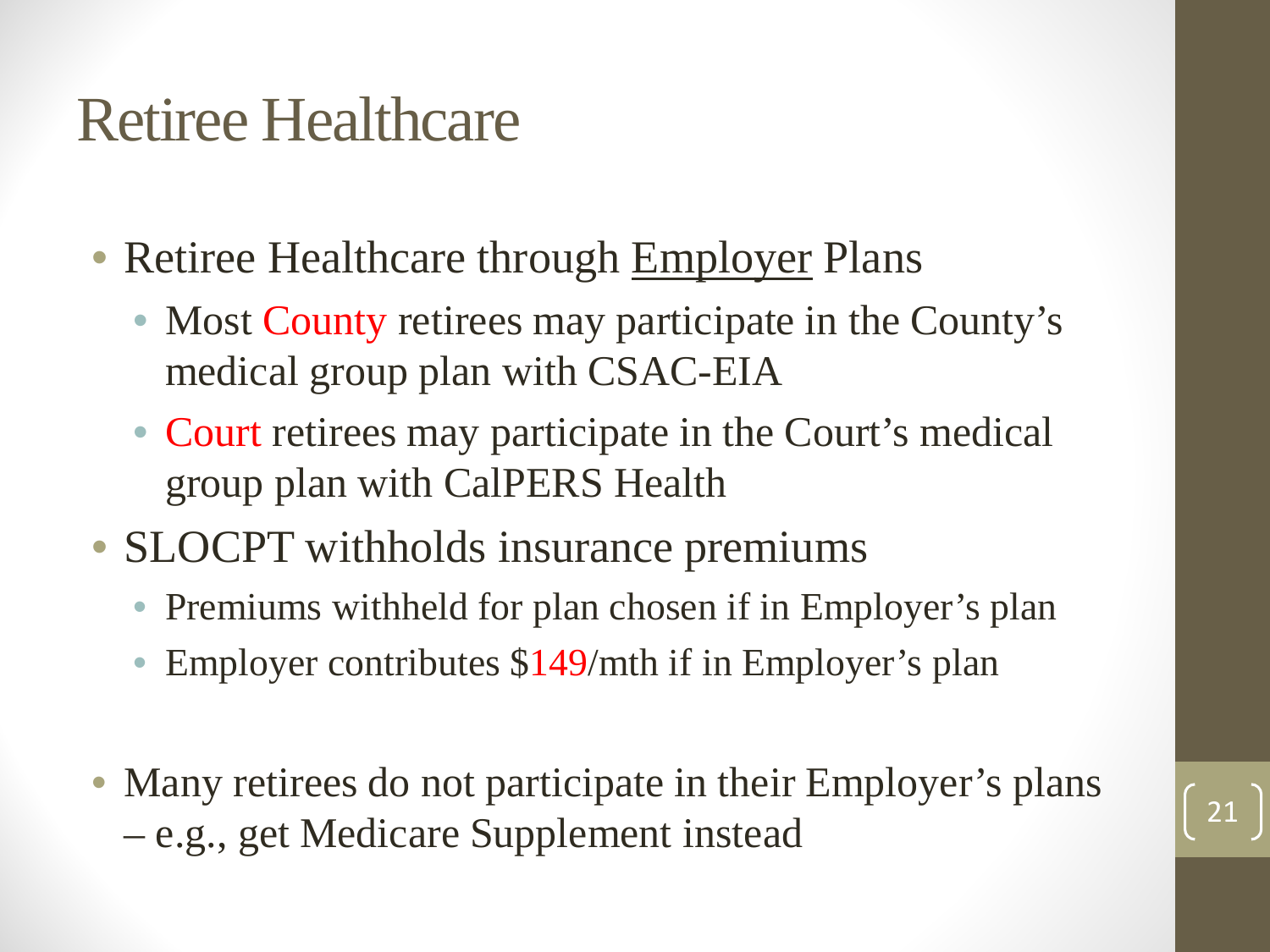## Tax Withholding

- SLOCPT withholds Federal and California taxes
	- Based on your W-4 filed with the SLOCPT
	- Can be changed call the SLOCPT
- W-4P Form Starting in 2023
	- Different format and more complex questions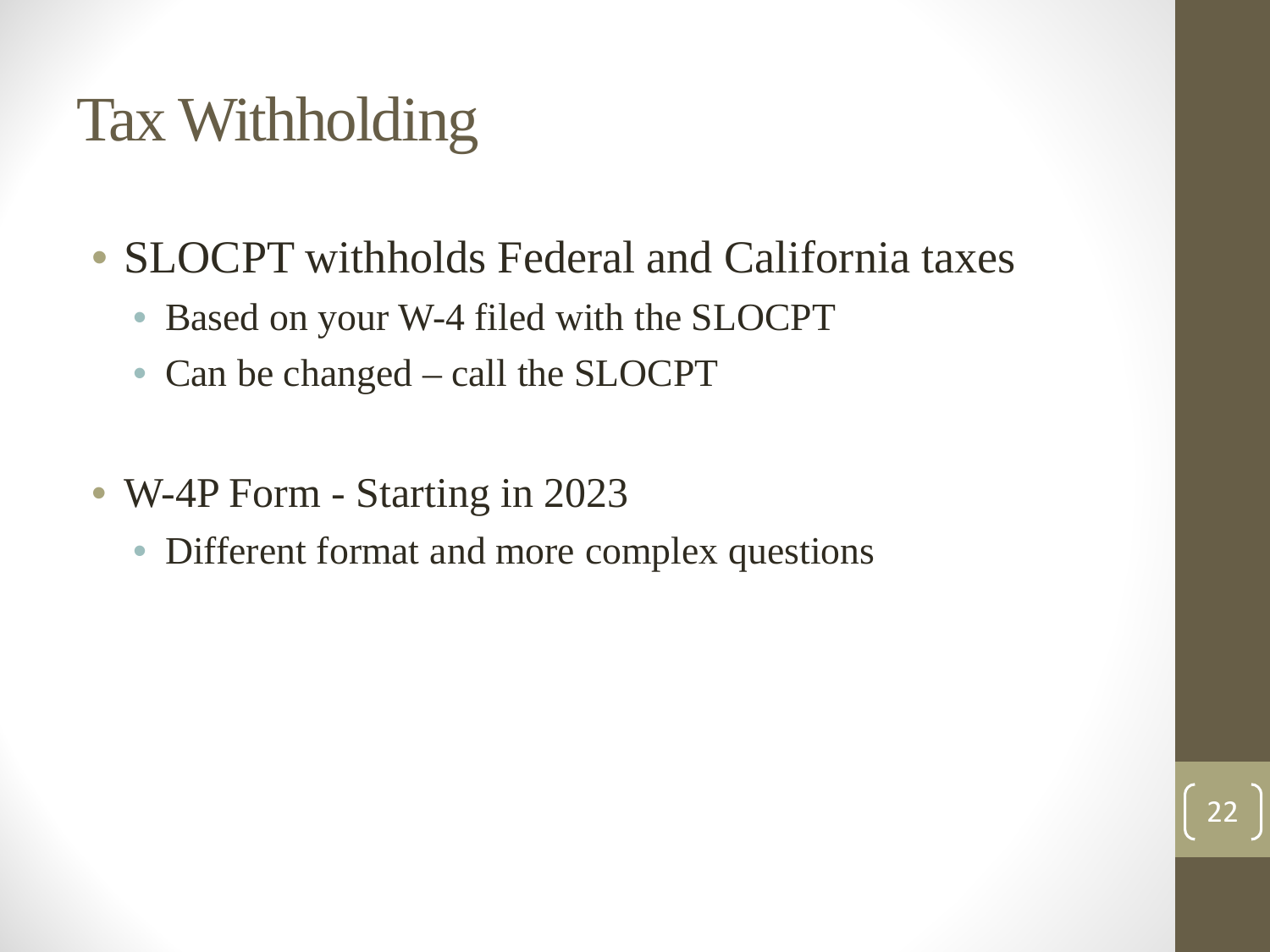## Information on Your Pension Account

- **General Information**
	- [www.SLOPensionTrust.org](http://www.slopensiontrust.org/)
		- *Members.SLOCPT.org – new Member Portal*
	- SLOCPT@co.slo.ca.us
	- $805/781 5465$
	- Call for -
		- Any questions of any type on pension benefits
		- Beneficiary forms for changes
		- Change of address
		- Tax Withholding changes
		- Direct Deposit bank changes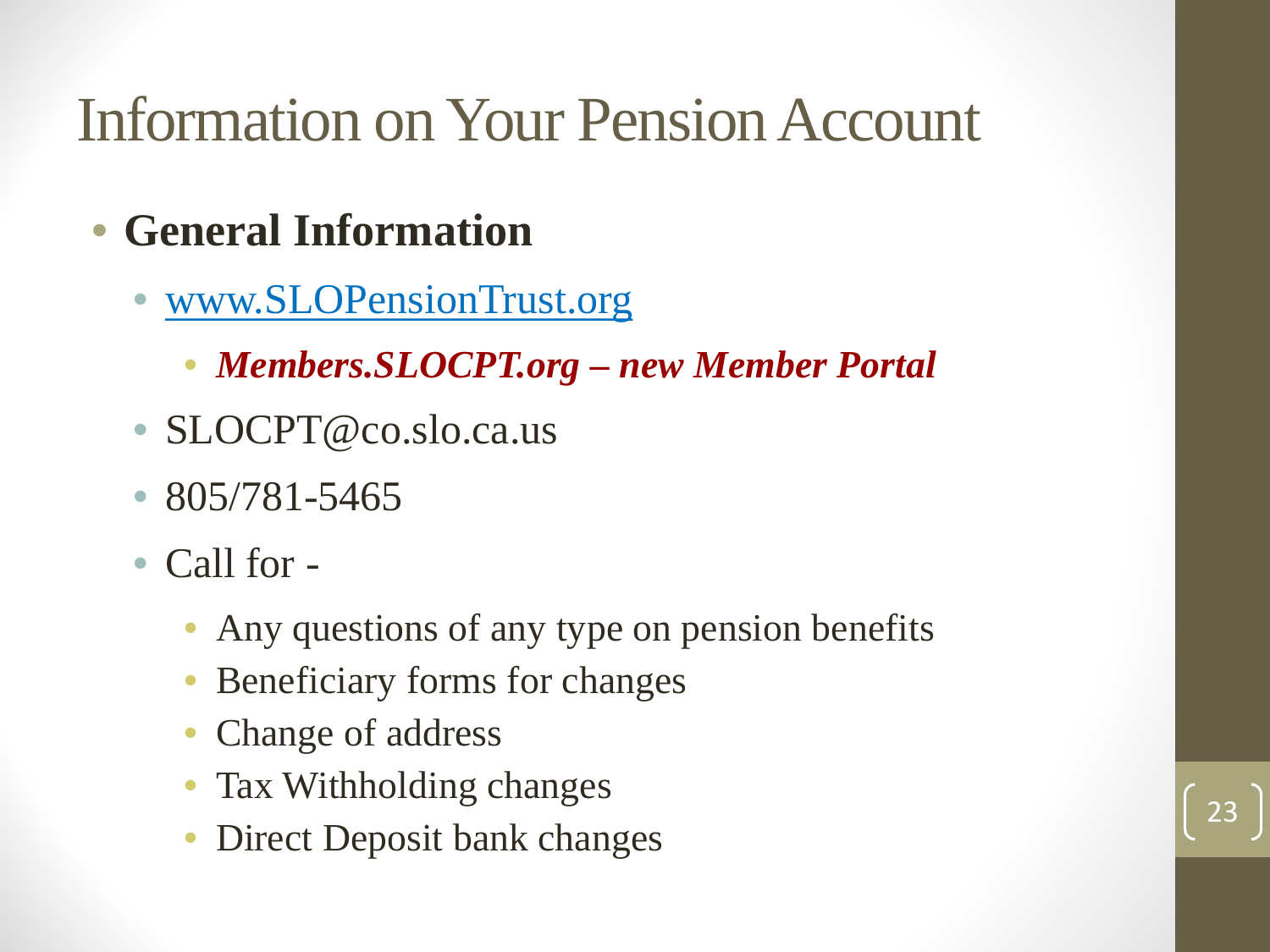## Member Portal for Retirees

- Retiree features
	- Statements online access
	- 1099-R forms access replacements online
	- View payment history and details
	- Change address
	- Secure upload of documents to SLOCPT
	- Beneficiary changes original form to SLOCPT
	- **Direct Deposit bank changes**  original to SLOCPT

24

Security protection for your benefit payments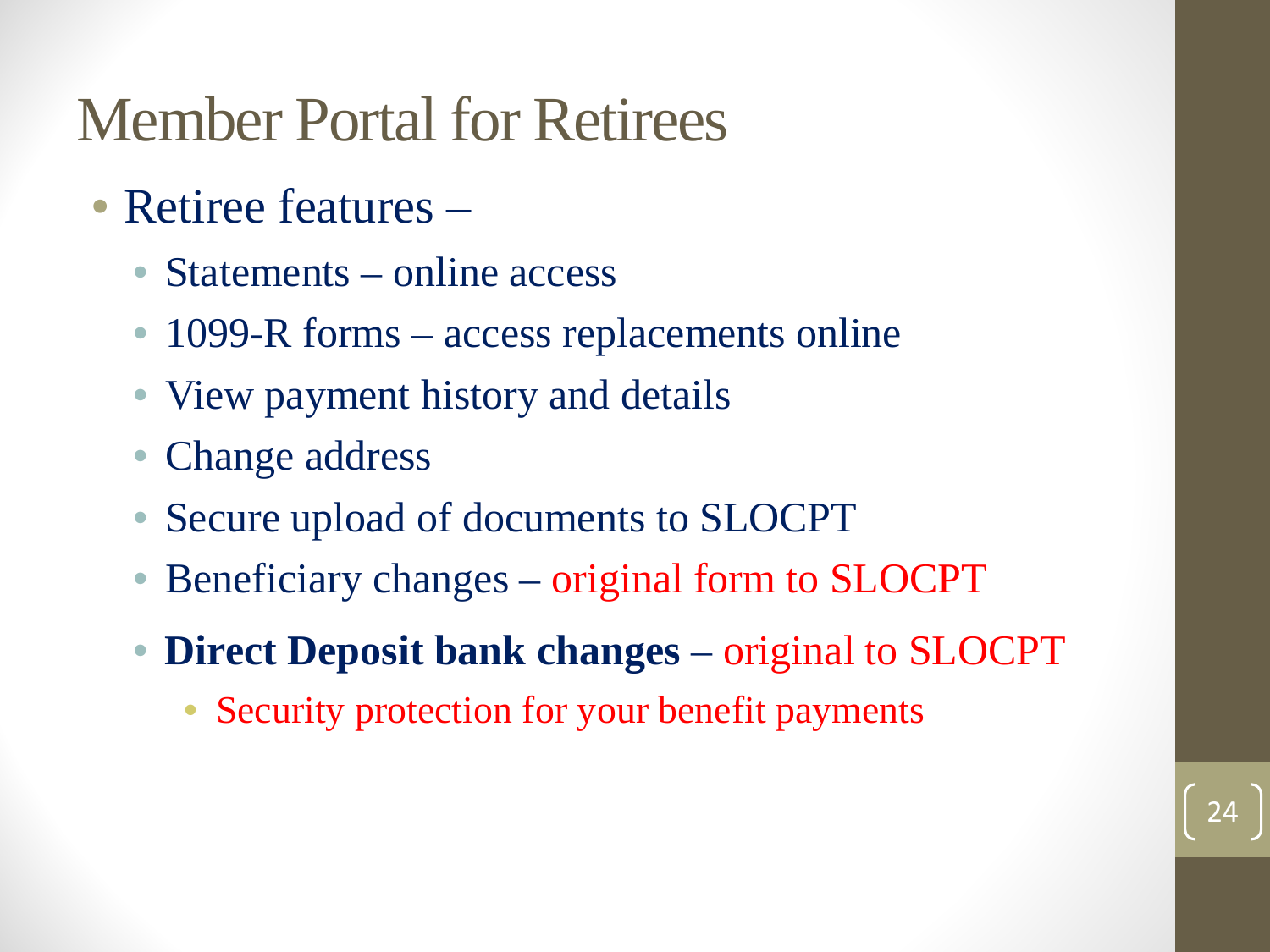![](_page_24_Picture_0.jpeg)